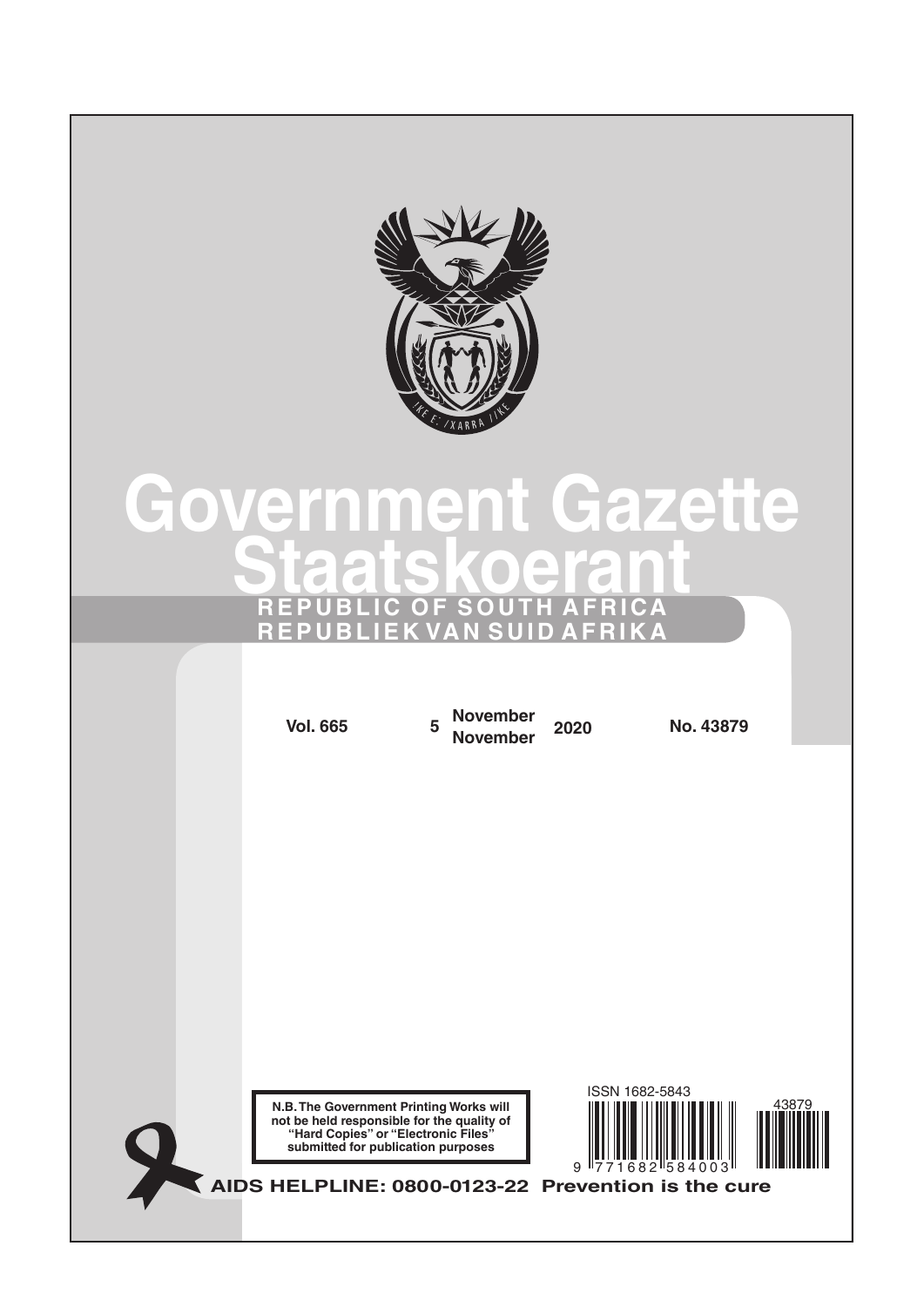# **IMPORTANT NOTICE:**

**The GovernmenT PrinTinG Works Will noT be held resPonsible for any errors ThaT miGhT occur due To The submission of incomPleTe / incorrecT / illeGible coPy.**

**no fuTure queries Will be handled in connecTion WiTh The above.**

#### **Contents**

Government Notices • Goewermentskennisgewings **Environment, Forestry and Fisheries, Department of/ Omgewingsake, Bosbou en Visserye, Departement van** 1184 National Environmental Management: Waste Act (59/2008): Regulations regarding extended producer responsibility ............................................................................................................................................................................. 43879 3 *Page Gazette No. No. No.*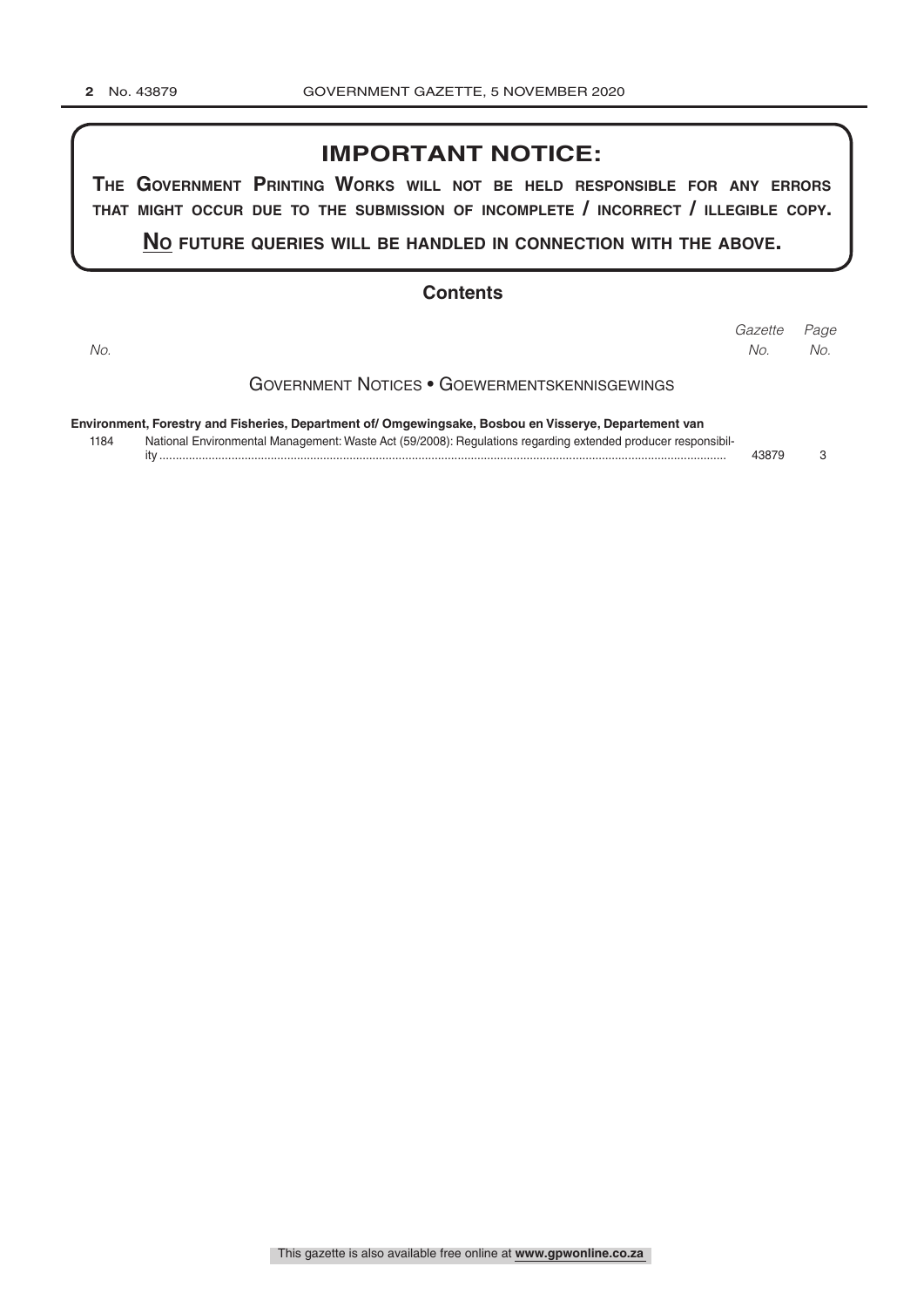# Government Notices • Goewermentskennisgewings

#### **DEPARTMENT OF ENVIRONMENT, FORESTRY AND FISHERIES**

**NO. 1184 05 NOVEMBER 2020**

# NATIONAL ENVIRONMENTAL MANAGEMENT: WASTE ACT, 2008 (ACT NO.59 OF 2008)

#### REGULATIONS REGARDING EXTENDED PRODUCER RESPONSIBILITY

I, Barbara Dallas Creecy, Minister of Forestry, Fisheries and the Environment, hereby in terms of section 69(1)(b), (g), (I), (I), (o), (dd) and (ee) of the National Environmental Management: Waste Act, 2008, make the Regulations regarding extended producer responsibility, as set out in the Schedule hereto.

meny K.

**BARBARA DALLAS CREECY** MINISTER OF FORESTRY, FISHERIES AND THE ENVIRONMENT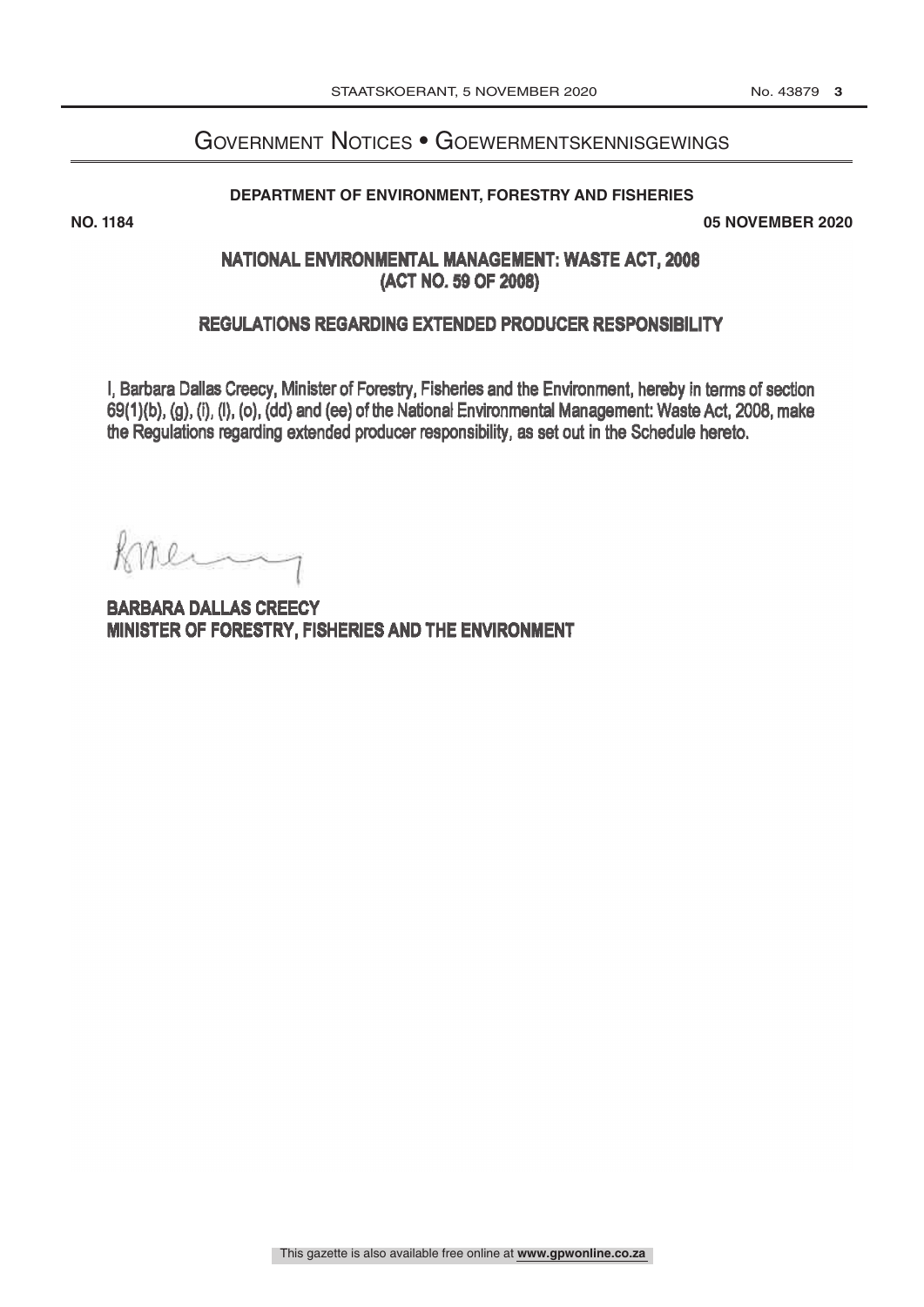#### **SCHEDULE**

# **TABLE OF CONTENTS**

- 1. Definitions
- 2. Purpose of the Regulations
- 3. Application of the Regulations
- 4. Registration of producers
- 5. Extended producer responsibility measures to be implemented by producers
- 6. Minimum requirements and criteria for extended producer responsibility schemes to operate
- 7. Financial arrangements for an extended producer responsibility scheme
- 8. Monitoring, reporting and evaluation
- 9. Performance review of the extended producer responsibility scheme
- 10. Registration of producer responsibility organisation
- 11. Requirements for the producer responsibility organisation
- 12. Offences
- 13. Penalties
- 14. Short title and commencement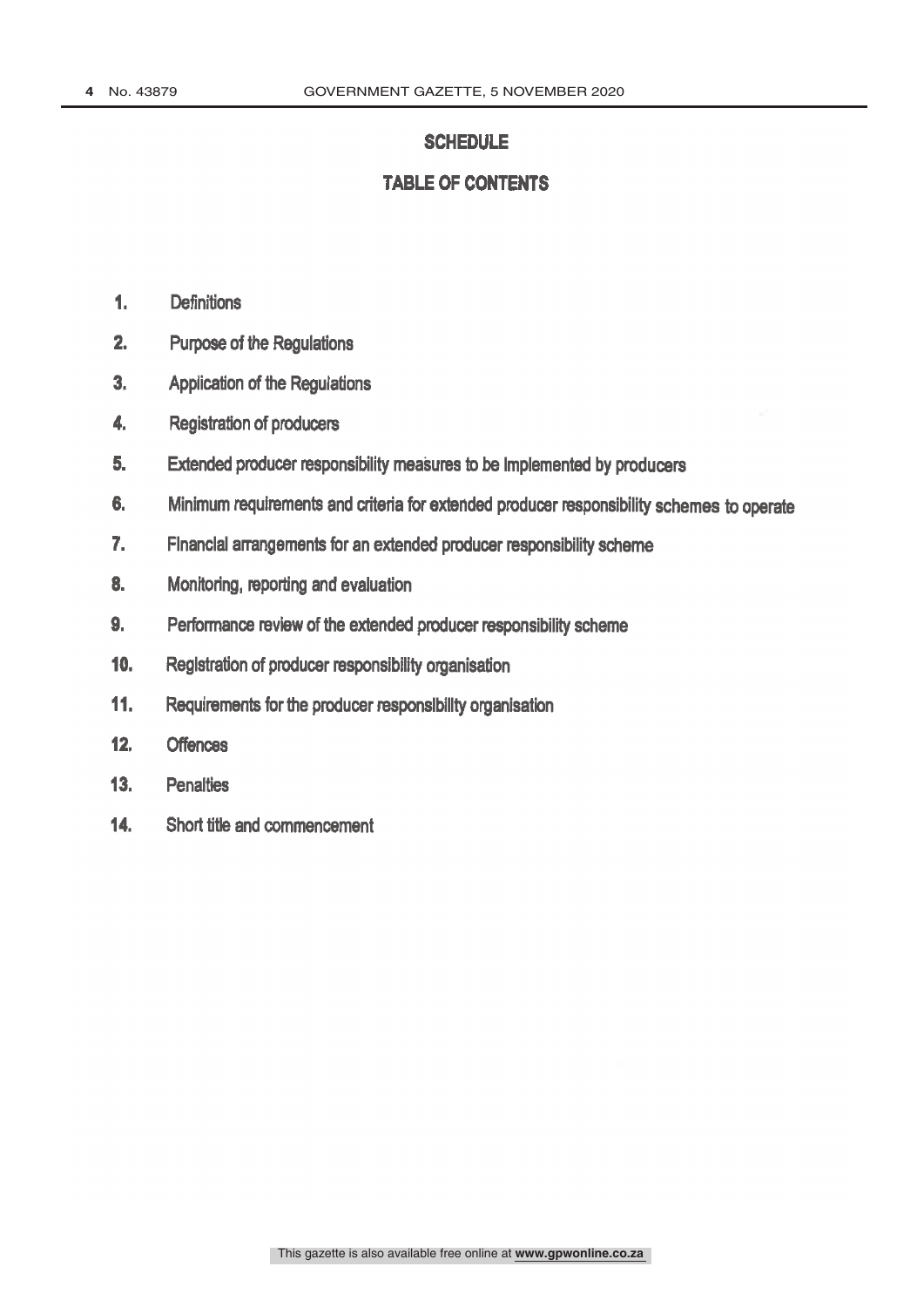#### **Definitions**

1. In these Regulations any word or expression to which a meaning has been assigned in the Act bears that meaning, and unless the context indicates otherwise-

"brand owner" means a person, category of persons or company who makes and/or sells any product under a brand label;

"circular economy" means a regenerative system in which resource inputs and waste, emissions, and energy leakage are minimised by slowing, closing, and narrowing energy and material loops which can be achieved through long-lasting design, maintenance, repair, reuse, remanufacturing, refurbishing, and recycling and which is in contrast to a linear economy which is a 'take, make, dispose' model of production;

"decent work" means work that is productive and delivers a fair income, security in the workplace and social protection, better prospects for personal development and social integration, freedom for people to express their concerns, organise and participate in the decisions that affect their lives and equality of opportunity and treatment for all women and men;

"department" means the national Department responsible for the environment;

"extended producer responsibility" means that a producer's responsibility for their product is extended to the post-consumer stage of a product's life cycle;

"extended producer responsibility scheme" means a system that puts into effect obligations under which producers take accountability in implementing extended producer responsibility;

"free rider" means a firm or individual who benefits from the actions or efforts from another, in relation to an extended producer responsibility scheme, without sharing or paying the costs;

"Importer" means a person or category of persons that brings finished goods or their individual components into the country from abroad;

"interim performance report" means a report to be submitted for the period 1 January until 30 June;

"producer" means any person or category of persons or a brand owner who is engaged in the commercial manufacture, conversion, refurbishment or import of new and /or used products as identified by the Minister by Notice in the Government Gazette in terms of section 18(1) of the Act;

"producer responsibility organisation" means a not-for-profit organisation established by producers or any person operating in any of the industrial sectors covered in the Notices published in terms of the Act to support the implementation of their extended producer responsibility scheme and may represent either individual or collective producers;

"refurbishment" means restoring old products to a working condition which must be available for reuse and must meet the same technical standard as a new product;

"small business" cames the meaning as defined in the National Small Business Act, 1996 (Act No. 102 of 1996);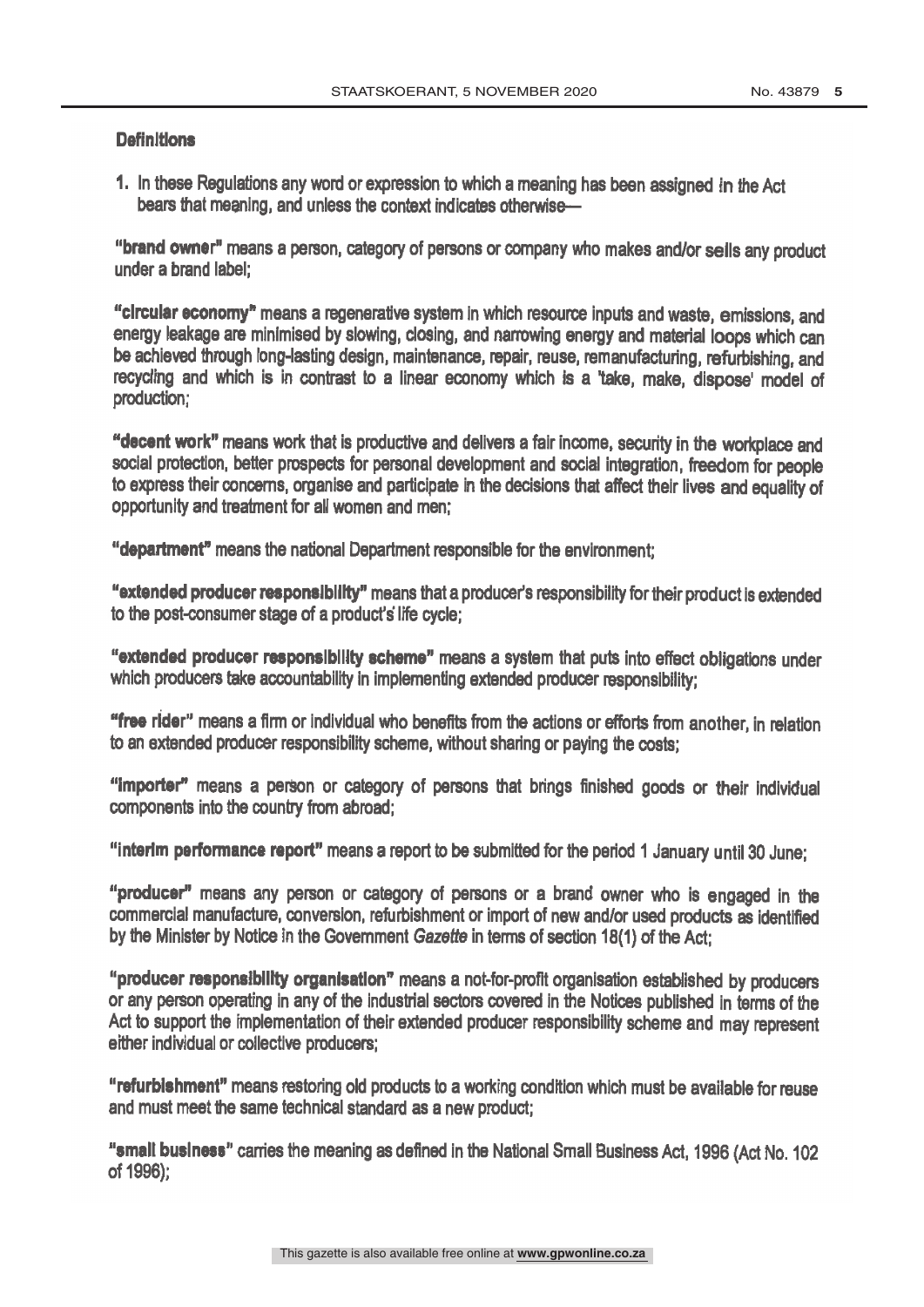"the Act" means the National Environmental Management: Waste Act, 2008 (Act No. 59 of 2008); and

"waste collection" means the gathering of waste identified through section 18 of the Act at the place of its generation or storage by a waste picker or service provider.

#### Purpose of the Regulations

- 2. The purpose of these Regulations is-
	- (1) to provide the framework for the development, implementation, monitoring and evaluation of extended producer responsibility schemes by producers in terms of section 18 of the Act;
	- (2) to ensure the effective and efficient management of the identified end-of-life products; and
	- (3) to encourage and enable the implementation of the circular economy initiatives.

# Application of the Regulations

- 3. These Regulations-
	- (1) apply to the identified products in terms of section 18(1)(a) of the Act and its related waste streams published in the Government Gazette by the Minister; and
	- (2) apply to the identified products in terms of section 18(1)(a) of the Act and its related waste streams published in the Government Gazette by the Minister, that were placed on the market prior to these Regulations coming into effect.

# Registration of producers

- (1) All existing producers of products, at the time these Regulations come into effect, must register with the department within 6 months of the publication of the Government Notice in the Government Gazette in terms of section 18(1) of the Act by completing the prescribed form obtainable from the department.
	- (2) All new producers of products, who commence producing after these Regulations come into effect, must register with the department within 3 months of being established, by completing the prescribed form obtainable from the department.
	- (3) The department must consider all producer registration application forms and issue a registration number for each producer that has submitted such form, within 30 days of receipt of a form in which all sections are correctly completed.

#### Extended producer responsibility measures to be implemented by producers

- 5. (1) The producer of a product or class of products, as identified by the Minister in terms of section  $18(1)$  of the Act, must-
	- (a) establish and implement an extended producer responsibility scheme that includes the entire value chain or join another extended producer responsibility scheme that includes the entire value chain or appoint a producer responsibility organisation to establish and implement an extended producer responsibility scheme that includes the entire value chain;
	- (b) be accountable for the operation and performance of their extended producer responsibility scheme;
	- (c) pay the extended producer responsibility fee to fund the extended producer responsibility scheme;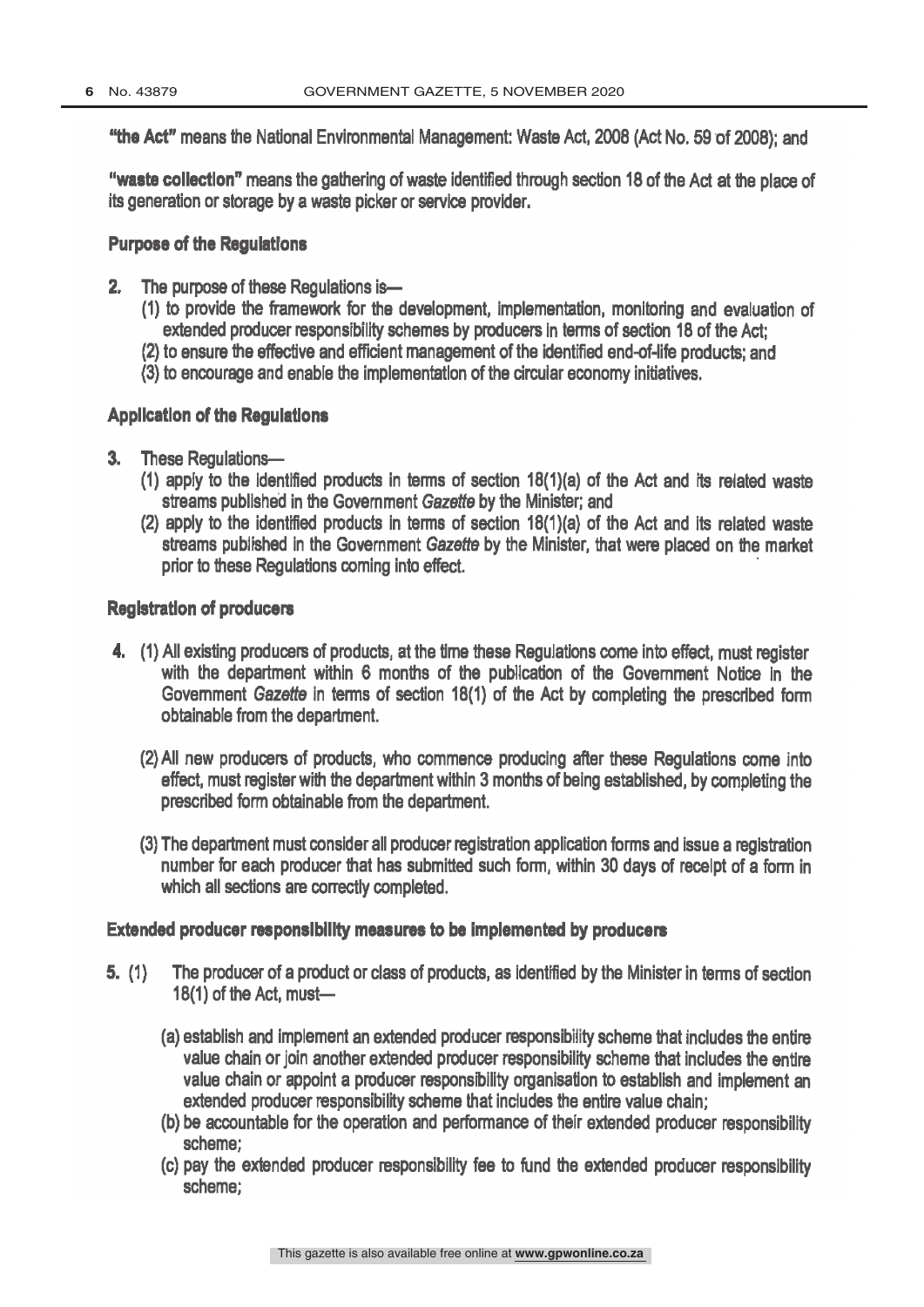- (d) develop and maintain a system to collect the extended producer responsibility fees;
- (e) conduct internal biannual financial audits and make these audit reports available to the department upon request;
- (f) make the internal biannual financial audit reports available to the external auditor; department upon request.<br>
(f) make the internal biannual financial audit reports available to the external auditor;<br>
(g) appoint an independent financial auditor to annually-
- - (I) conduct an external audit of the financial records; and
	- (ii) include the internal biannual audit findings in the annual audit report;
- (h) submit the external audit report to the department within 30 days after finalisation of the audit;
- (i) develop and maintain a register of its members, in the event that the scheme has two or more members;
- (j) collect, record, manage and submit data to the South African Waste information System as required in regulation 8 of these Regulations;
- (k) conduct a life cycle assessment, in relation to the product, in accordance with the applicable standards within 3 years of implementation of their extended producer responsibility scheme;
- (I) through the life cycle assessment, factor changes in the design, composition or production process of a product that will result in-
	- (I) reduction in the consumption of natural resources;
	- (ii) design of more environmentally friendly products;
	- (iii) waste prevention;
	- (iv) reduction of the volume of the resulting post- consumer waste stream; and
	- $(v)$  reduction of toxicity of the resulting post-consumer waste stream;
- (m) by agreement with the board of directors, contract with the existing downstream value chain before outsourcing;
- (n) tender and contract for the sorting, collection, recovery and recycling of waste, if outsourced, through a fair and transparent process;
- (o) keep record of quantity of identified products put on the market, waste generation, collection, sorting, recycling and recovery of waste arising from the identified products;
- (p) control all services that have been awarded to service providers In particular, and these services include the fulfilment of collection and recycling by waste management companies;
- (q) co- operate with municipalities to increase the recovery of recyclables from municipal waste within 3 years of implementation of their extended producer responsibility scheme;
- (r) integrate informal waste collectors, reclaimers and pickers into the post -consumer collection value chain;
- (s) develop and establish secondary markets for recycled content;
- (t) utilise existing infrastructure across extended producer responsibility schemes for multiple waste streams in a collaborative manner, where feasible, or establish and operate new infrastructure within 3 years from the date of implementation of the scheme;
- (u) prioritise the promotion of small businesses and entrepreneurs with a special focus on women, youth and persons living with disabilities;
- (v) pay a living wage, but not below minimum wage, to all registered informal waste collectors, reclaimers and pickers;
- (w) develop a broad -based black economic empowerment transformation charter within the waste sector for the products identified in the Notice published in terms of section 18(1) of the Act within one year of the publishing of the Notice, which transformation charter must comply with section 9(1) of the Broad -based Black Economic Empowerment Act, 2003 (Act No. 53 of 2003);
- (x) implement transformation within all levels of the value chain with a special focus on women, youth and persons living with disabilities;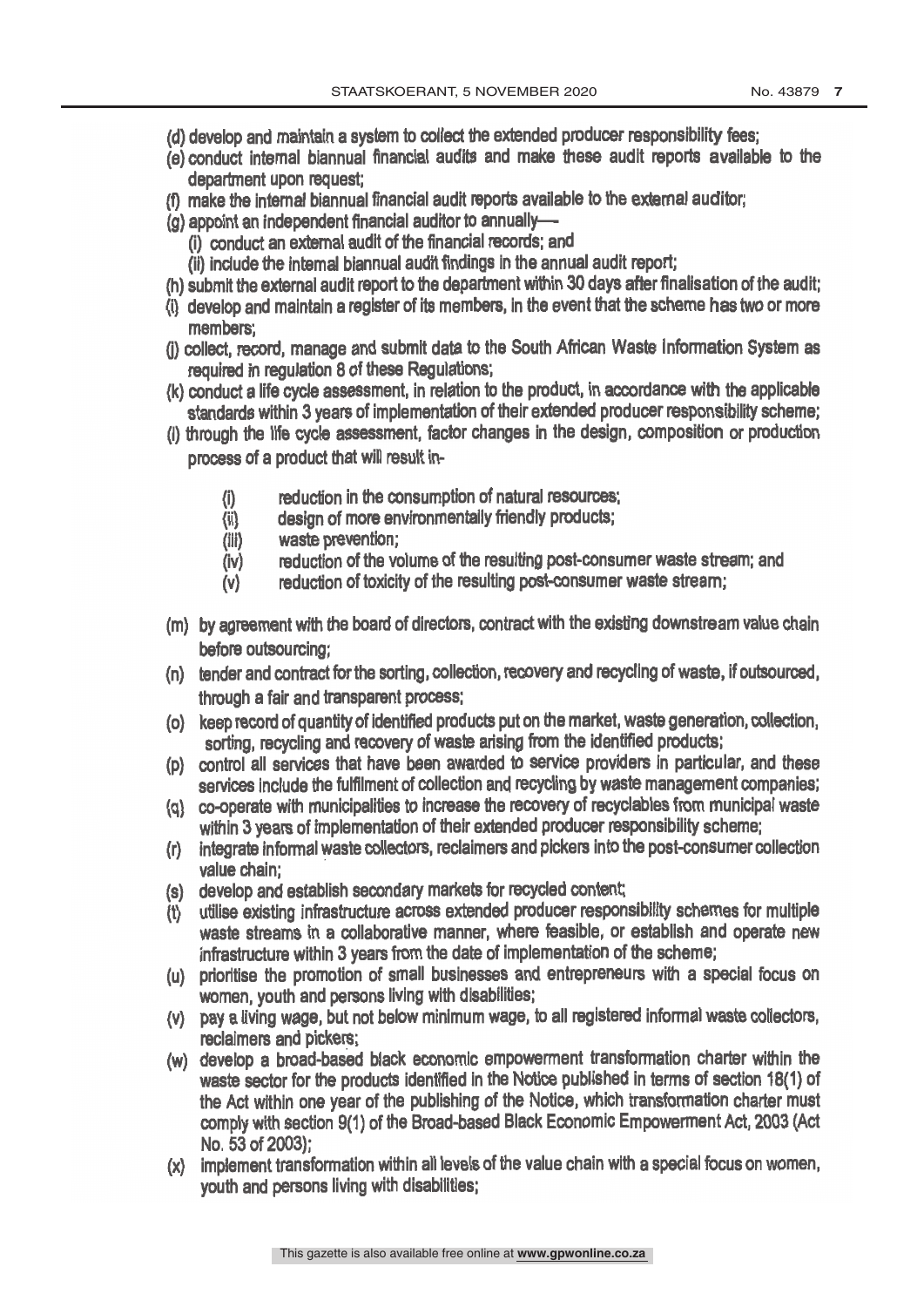- (y) implement mandatory take -back of all their products at the end of life; and
- (z) implement environmental labels and declaration for the identified products in accordance with SANS/ISO 14021 and SANS/ISO 14024.

#### Minimum requirements and criteria for extended producer responsibility schemes to operate

6. The extended producer responsibility scheme contemplated in these Regulations must as a minimum include requirements for

(1) cleaner production measures that must include as a minimum but not limited to-

- (a) design for recyclability; and
- (b) waste minimisation or waste avoidance;
- (2) waste reduction including as a minimum but not limited to
	- (a) composition of products; or
	- (b) volume of products; or
	- (c) weight of products to be restricted and reduced with associated timeframes;
- (3) reuse;
- (4) recycling;
- (5) recovery for beneficial use;
- (6) treatment;
- (7) disposal;
- (8) implementation and reporting on the following requirements to complement the scheme-(a) minimum recycled content standards;
	- (b) secondary materials utilisation rate; and
	- (c) recovery rates; and
- (9) compliance with the requirements for programmes planned to contribute to government priorities including but not limited to-
	- (a) decent work creation;
	- (b) pay a living wage, but not below minimum wage to all registered informal waste collectors, reclaimers and pickers for the activities performed on behalf of the producers;
	- (c) social cohesion;
	- (d) inclusive economic growth; and
	- (e) improved quality of life.

# Financial arrangements for an extended producer responsibility scheme

- 7. (1) A producer must determine the proposed extended producer responsibility fee.
	- (2) The proposed extended producer responsibility fee must be submitted to the Minister who must obtain concurrence on the proposed extended producer responsibility fee from the Minister responsible for finance.
	- (3) The extended producer responsibility fee must be based on full cost recovery including a differentiated rate per item category, of each product or class of product, which must be paid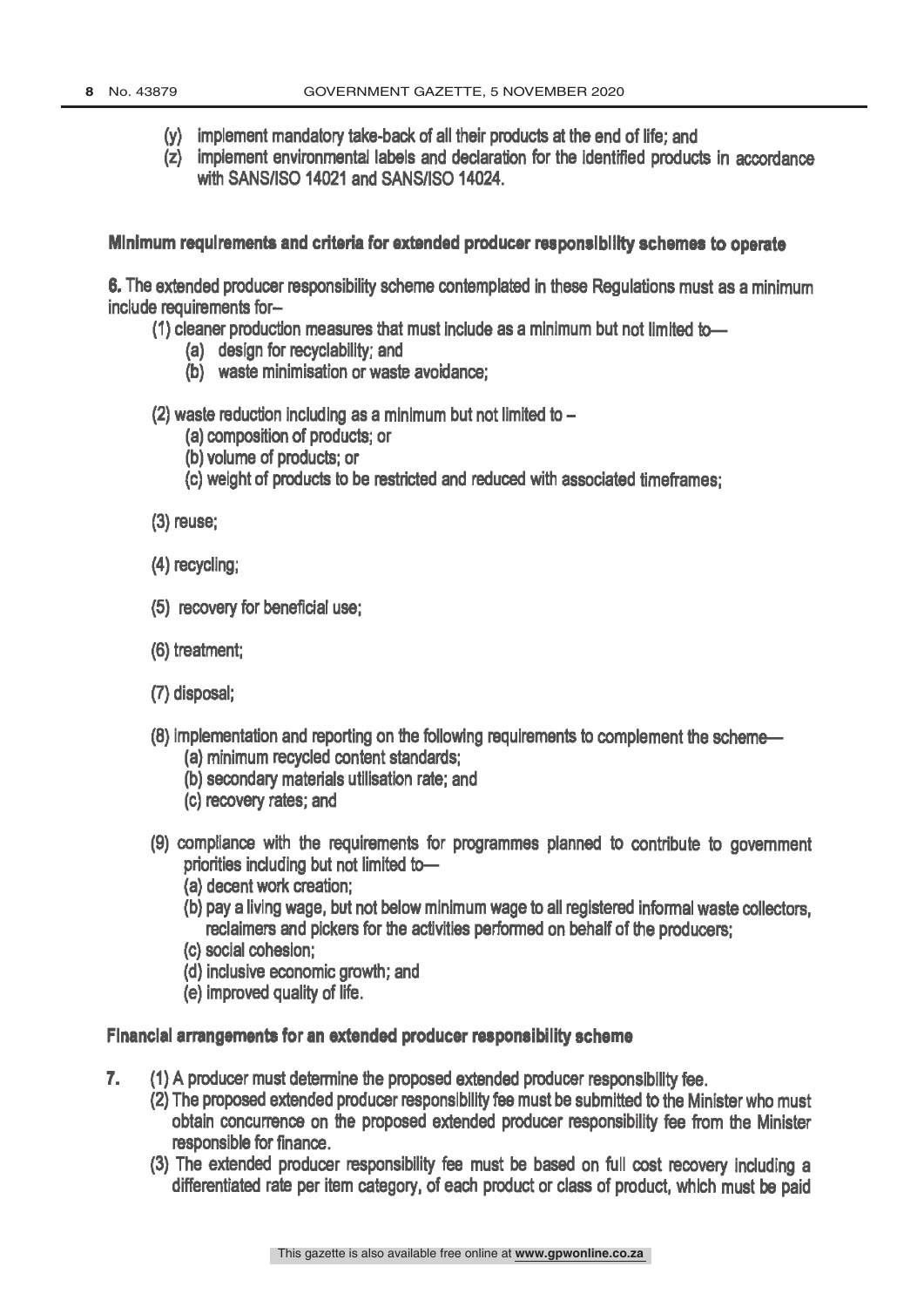by a producer to fund extended producer responsibility schemes and be dependent on the following:

- (a) weight of product;
- (b) ease of recyclability;
- (c) current demand for the material for recycling purposes;
- (d) costs for establishing a separate waste collection system;
- (e) collection, transport and treatment costs for separately collected waste;
- (f) administrative costs i.e. costs linked to the running of a producer responsibility organisation;
- (g) costs for public communication and awareness- raising (on waste prevention, litter reduction, separate collection, etc.);
- (h) costs for the appropriate surveillance of the system (including auditing and measures against free riders); and
- (i) subtract revenues from recycled material sales.
- (4) The extended producer responsibility fee must be indicated as a separated line item on every invoice and cash sale receipt for each purchase.
- (5) The producer must submit, to the department, an annual financial plan and an annual budget-
	- (a) within one month of implementation for the first year of implementation or within one month of implementation, in the event that implementation occurs after 30 June in the first year, for the following year; and
	- (b) by 30 June for the following year.
- (6) The annual financial plan and annual budget must include, as a minimum, the following information:
	- (a) Estimated revenue (extended producer responsibility fees) from the various product streams;
	- (b) The manner in which the contributions (extended producer responsibility fees) are calculated and assessed;
	- (c) The total amount of the contributions (extended producer responsibility fees) that cover the full cost of the obligations incumbent on the producer applying for registration;
	- (d) The revenue collection method for each product stream;
	- (e) The conditions and procedures for revising the contributions to reflect changes in the obligations incumbent on the registered producer under this Regulations; and
	- (f) The methodology for allocating and disbursing revenue for implementing the extended producer responsibility scheme amongst the collection, waste minimisation, recycling, waste reuse and any other relevant component of the extended producer responsibility scheme.
- (7) The administration fee of the extended producer responsibility scheme must not exceed -
	- (a) 12% of the revenue collected in calendar year 1 of implementation; and
	- (b) 9% of the revenue collected in calendar year 2 of implementation.
- (8) The administration fee must be reviewed in calendar year 2 of implementation, and a Notice must be published in the Government Gazette by the Minister prescribing the administration fee for extended producer responsibility schemes.

Monitoring, reporting and evaluation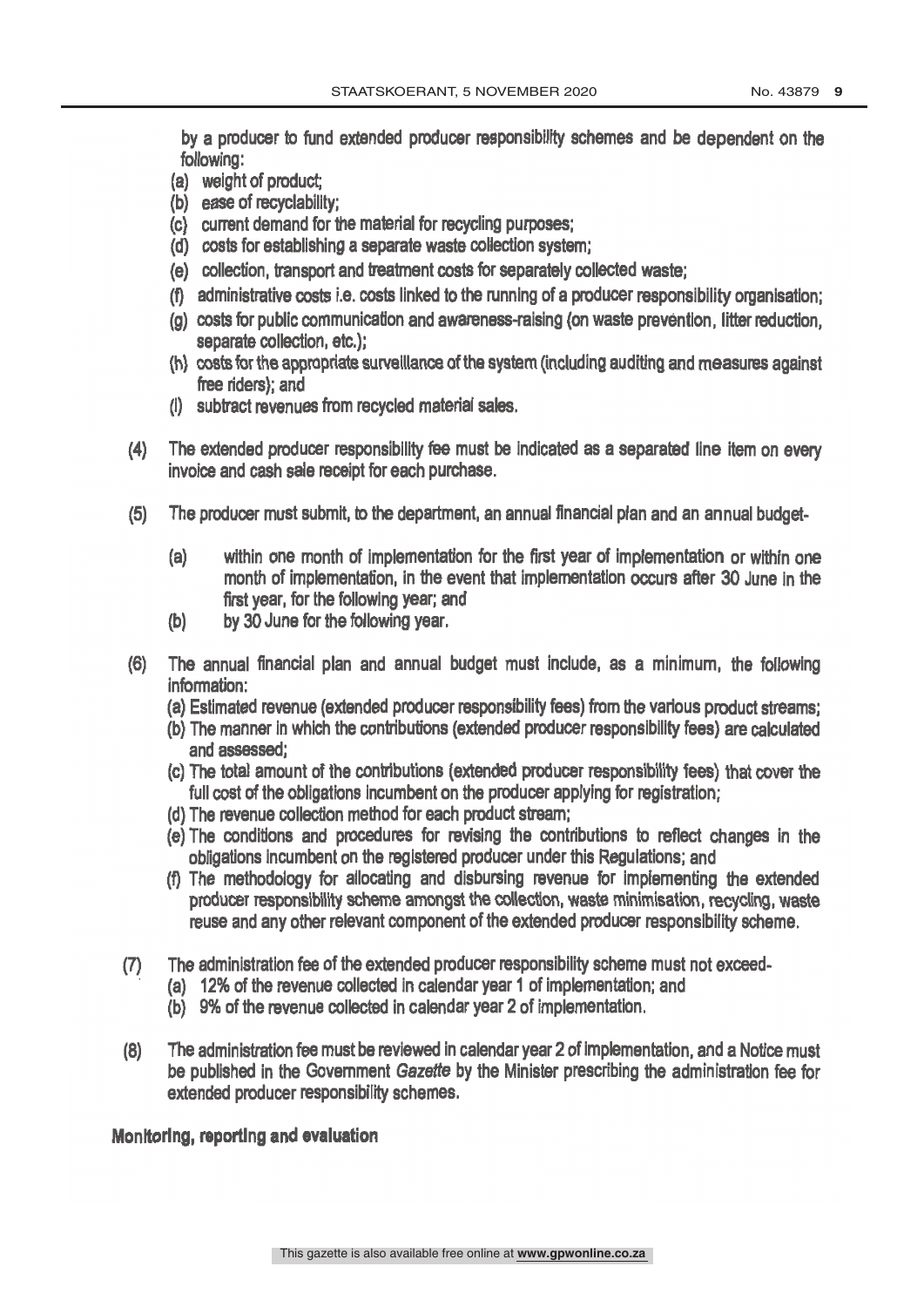- 8. (1) A producer must submit an interim performance report of the scheme measured against the individual targets in the relevant published Government Notice in terms of Section 18(1) of the Act.
	- (2) The interim performance report must be submitted to the department within four weeks of the conclusion of the 6 months period namely, January to June of the calendar year, by the producer.
	- (3) Annual external performance audit reports must be submitted to the department within 3 months of the conclusion of the year -end, which is on 31 December.
	- (4) An annual external performance audit report must be submitted, by the producer, to the department containing the following minimum requirements:
		- (a) Performance against the published targets;
		- (b) Breakdown of the allocation of the extended producer responsibility fee;
		- (c) Performance on all finance matters;
		- (d) Governance related matters;
		- (e) Impacts to the environment;
		- (f) Recommendations in the event of non -compliance;
		- (g) Status of free riders; and
		- (h) Number of decent jobs created.
	- (5) All producers must record and report, as a minimum on an annual basis, to the South African Waste Information System the quantities of waste, in tons, resulting from the identified products that are-
		- (a) generated;
		- (b) collected;
		- (c) diverted away from landfill (recycled, reused, recovered, refurbished);
		- (d) exported; and
		- (e) disposed.
	- (6) The department may conduct verification audits on the obligations of producers.
	- (7) In year 1 of implementation of these Regulations, the following will apply:
		- (a) For subregulation (1) and (2), the period will be from the date of business commencement until end June of the calendar year;
		- (b) Subregulation (1) and (2) will not be applicable in the event business commencement occurs after June of the calendar year; and
		- (c) For subregulation (3), (4) and (6), the period will be from the date of business commencement until December of the calendar year.

# Performance review of the extended producer responsibility scheme

- 9. (1) Performance of the extended producer responsibility scheme must be reviewed at 5 year intervals by the department.
	- (2) The department may at any time review the extended producer responsibility scheme based on its performance.
	- (3) Producers may approach the department for an earlier review due to non -achievement or overachievement of targets.

#### Registration of producer responsibility organisations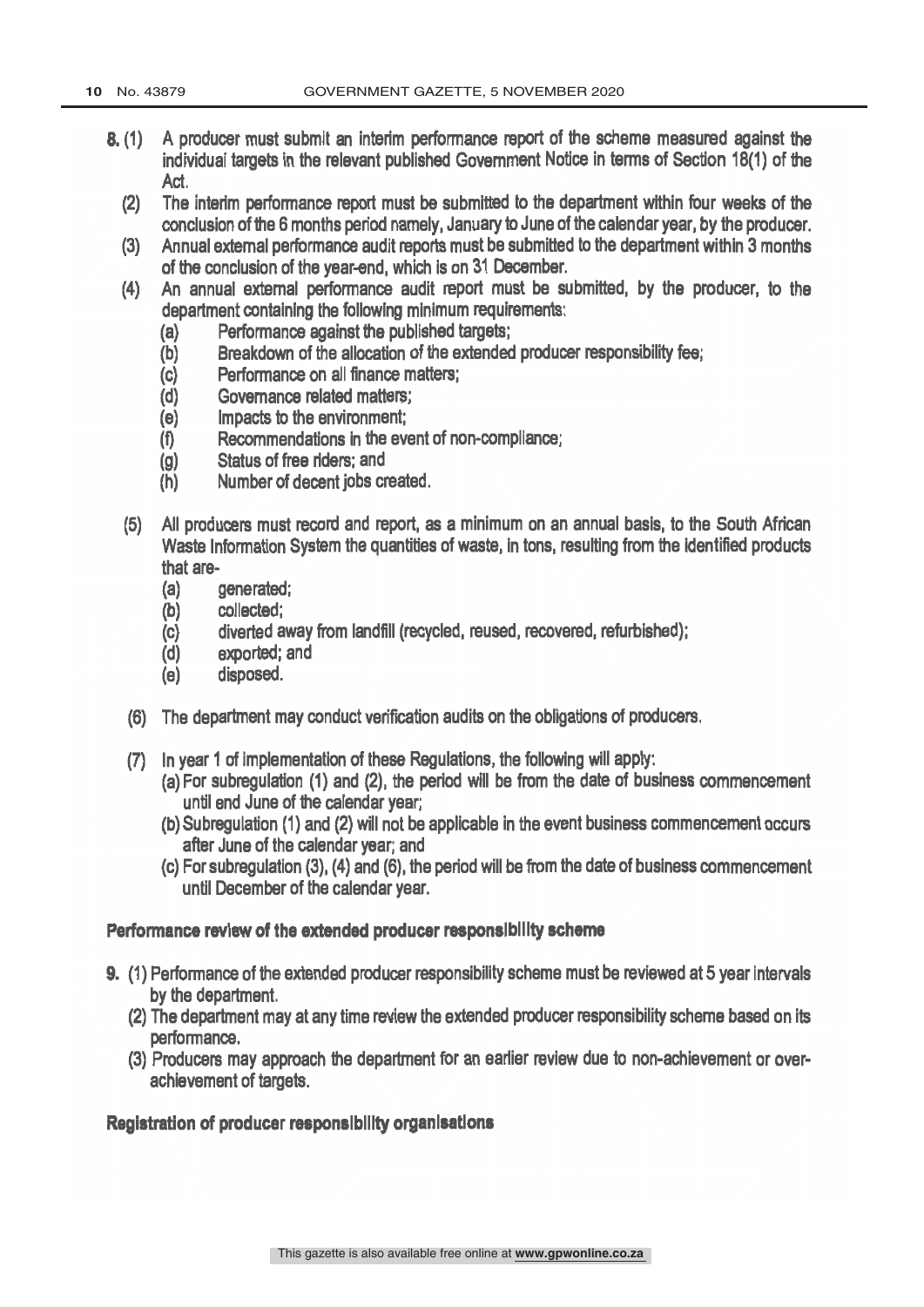- 10. (1) All existing producer responsibility organisations must register with the department within 6 months of the publication of these Regulations in the Government Gazette by completing the prescribed form from the department.
	- (2) All newly established producer responsibility organisations, after the coming into effect of these Regulations, must register with the department within 3 months of being established by completing the prescribed form from the department.

#### Requirements and criteria for producer responsibility organisations to operate

- 11. (1) The department may only register a producer responsibility organisation if such organisation meets the minimum requirements contemplated in subregulation (2).
	- (2) A producer responsibility organisation-
		- (a) must be an autonomous body established by producers through a due process;
		- (b) must be a registered not-for-profit organisation;
		- (c) must be managed by a board of directors comprised of representatives from the entire value chain of their products; and
		- (d) must not have members or immediate family members that have any vested interest in the particular waste stream.

#### **Offences**

12. (1) A person commits an offence if that person contravenes or fails to comply with regulations 4(1) and (2), 5, 6, 7(1), 7(3), 7(4), 7(5), 7(6), 7(7), 8(1), 8(2), 8(3), 8(4), 8(5), 8(7), 10 or 11(2) of these Regulations.

#### **Penalties**

- 13. (1) A person convicted of an offence under these Regulations is liable to  $-$ 
	- (a) imprisonment for a period not exceeding 15 years;
	- (b) an appropriate fine; or
	- (c) both a fine and imprisonment.
- (2) A registered producer who does not comply with these Regulations may have their registration as contemplated in regulation 4(1) or 4(2) of these Regulations revoked and/or be compelled to join another extended producer responsibility scheme.
- (3) A registered producer responsibility organisation that does not comply with the requirements as contemplated in regulation 10(1) or 10(2) of these Regulations may have their registration revoked.

#### Short title and commencement

 $14.$ These Regulations are called the Extended Producer Responsibility Regulations, 2020, and come into effect on the date of publication in the Government Gazette.